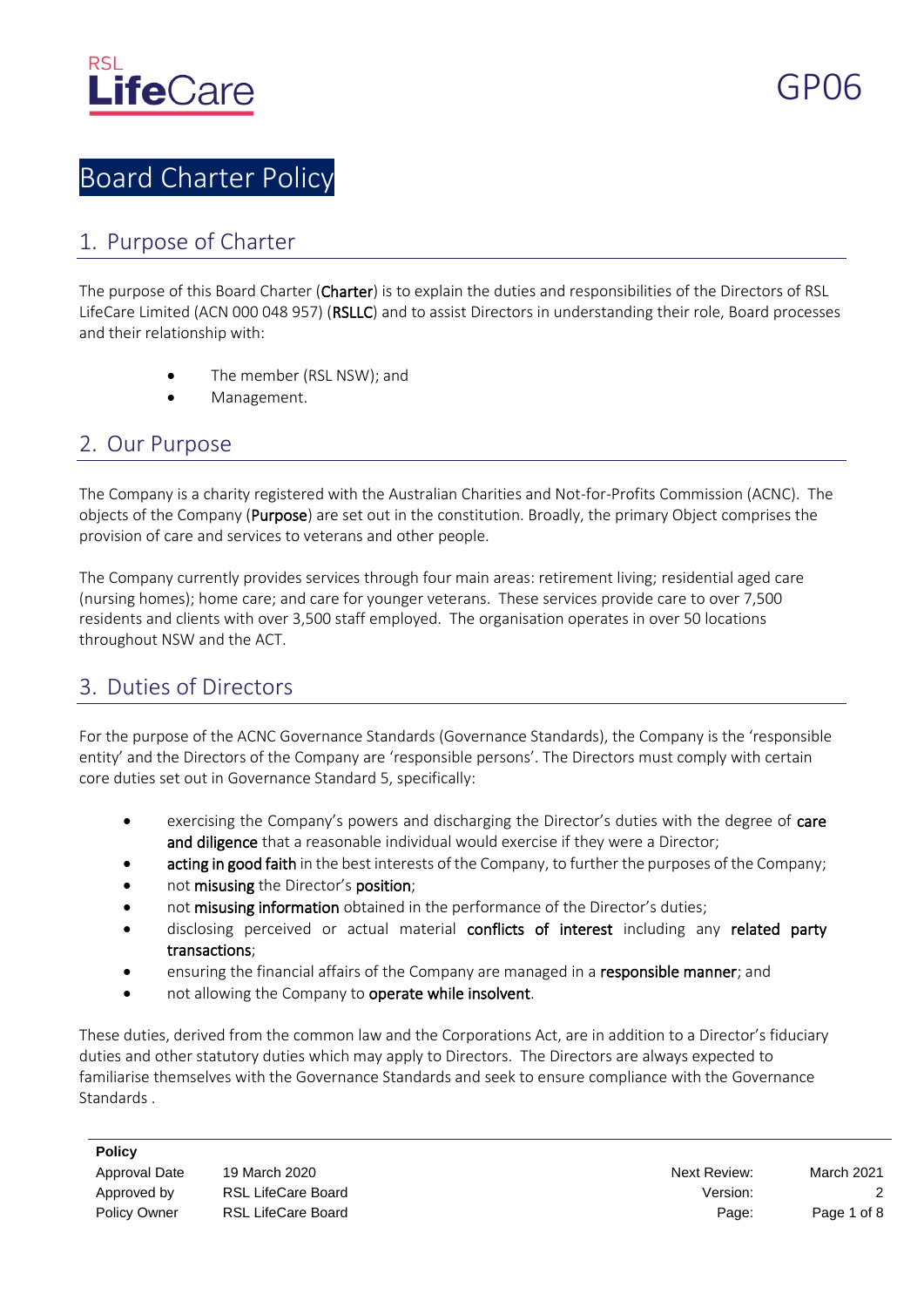

# Roles and Responsibilities of the Board

#### 4. Role of the Board

The Board is responsible for the overall culture, strategy, governance and performance of the Company. The Board provides strategic guidance to the Company and effective oversight of management. The Board must ensure that the activities of the Company are consistent with its Purpose and comply with its constitution from which the Board derives its authority to act, and with all legal and regulatory requirements

#### 5. Key Responsibilities

The key responsibilities of the Board are as follows:

- (a) Articulating the Company's values, and purpose
- (b) Appointment and removal (where appropriate) of the Chief Executive officer (CEO) and determining the CEO's terms of employment including remuneration;
- (c) Reviewing and approving the Strategic Plan and the annual budget as proposed by executive management;
- (d) Governance oversight of the Company including its control and accountability systems;
- (e) Monitoring the senior management team's performance and implementation (both individually and collectively) of the Strategic Plan and ensuring appropriate resources are available to achieve that Plan;
- (f) Ensuring accurate and timely financial reports of the Company are produced and approving the Company's financial statements and other statutory reporting and monitoring financial performance against the approved annual budget;
- (g) Developing and approving succession plans for the Board;
- (h) Approving and reviewing succession plans for the CEO;
- (i) Establishing and monitoring the performance of the Company's compliance, risk management and control systems, and ensuring that they are operating effectively, including through periodic reviews of policies, protocols and procedures developed in relation to the management of operations and compliance risks;
- (j) selecting, through the Member appointing and removing the external auditor and regularly evaluating the auditor's performance;
- (k) overseeing member and key stakeholder communications, reporting and information flows, and
- (l) initiating and maintaining a Board self-evaluation program.

# Role and Responsibilities of Key Personnel

# 6. Chair of Board

The Directors will appoint one of their number to act as Chair. The Chair is responsible for:

**Policy**

Approval Date 19 March 2020 **Next Review:** March 2021 Approved by ASL LifeCare Board And Controller Controller Controller Mercian Controller Controller Controller Controller Controller Controller Controller Controller Controller Controller Controller Controller Controller Con Policy Owner RSL LifeCare Board **Page:** Page 2 of 8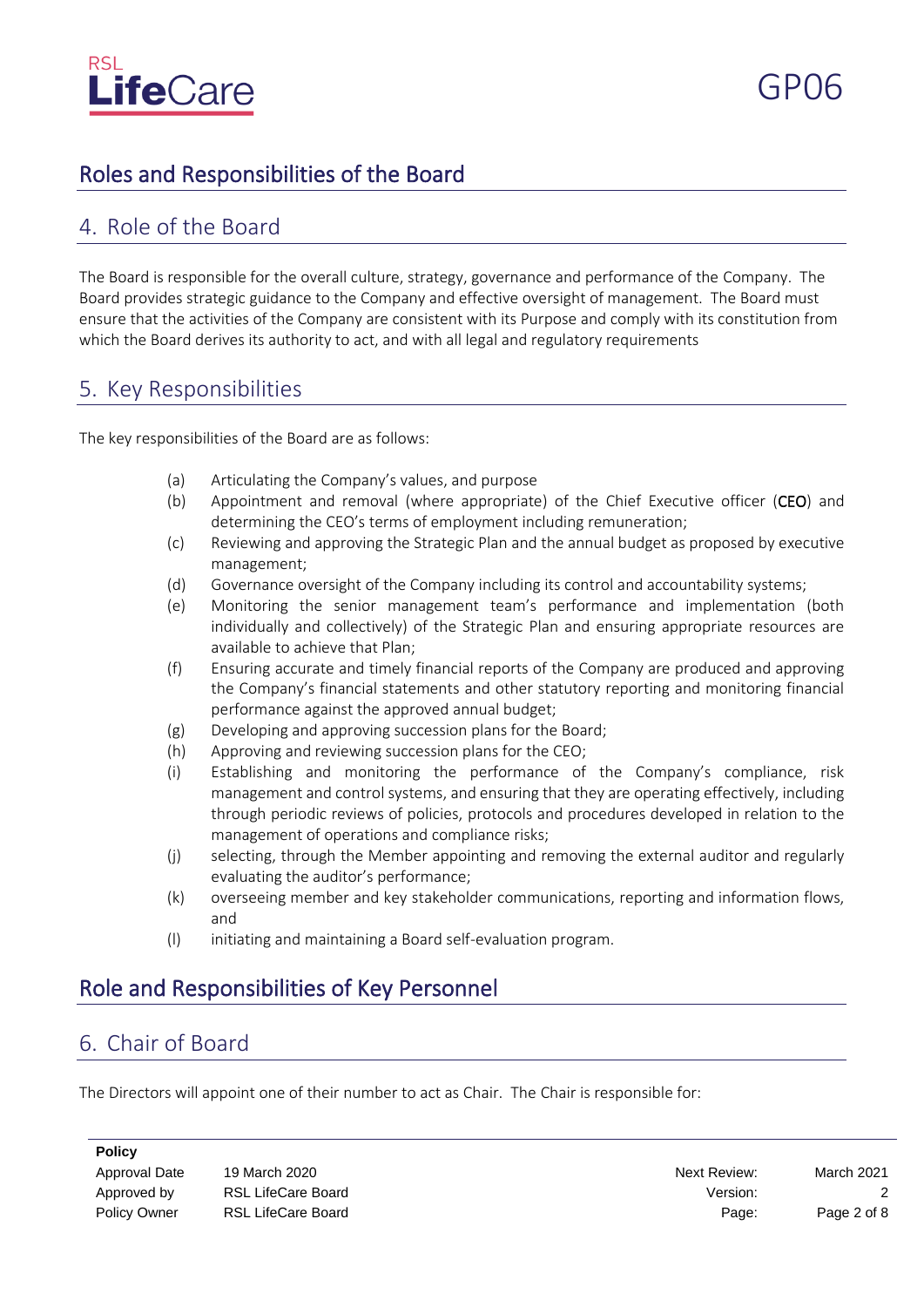

- (a) Leading the Board to facilitate the efficient and effective organisation and conduct of the Board's processes;
- (b) Setting the Board agenda and ensuring the provision to Directors of information they require to fully participate in Board activities so as to discharge their duties and responsibilities;
- (c) Briefing all Directors in relation to issues arising at Board meetings;
- (d) Chairing Board meetings by leading the Board in reviewing and discussing Board matters, enabling all Directors to contribute to Board deliberations, and facilitating resolution of differences between Board members so that decisions may be reached promptly;
- (e) Monitoring Board performance and, subject to the nomination and appointment process for Directors in the constitution, ensuring that membership of the Board is skilled and appropriate to the Company's needs;
- (f) Promoting constructive relations between Board members;
- (g) Managing the relationship between the CEO and the Board and promoting constructive relations between the Board and management;
- (h) Overseeing the regular evaluation of the performance of the Board, all Directors, the Board sub-Committees and the CEO;

The Chair of the Board has a second or casting vote at Board meetings where there is an equality of votes on any resolution. The Chair of the Board also has a casting vote at any general meeting if, on a show of hands or on a poll, the votes are equal. This casting vote is in addition to any vote the Chair of the Board may exercise as a member.

# 7. CEO

The Board has appointed a CEO. The day to day management of the Company has been delegated to the CEO, subject to specified limits in the Delegations of Authority Register. The CEO's core responsibilities include the following:

- (a) Managing the day to day affairs of the Company;
- (b) In collaboration with the Board, developing the Strategic Plan and preparing the Annual Budget to support that Plan for final approval of the Board;
- (c) Reporting regularly to the Board with appropriate and quality information so the Board may discharge its duties effectively;
- (d) Ensuring that the Chair of the Board is kept informed of any material matters affecting the day to day operations of the Company;
- (e) Recommending to the Board any significant operational changes or major capital or operational expenditures, where these are beyond the delegated authority given to the CEO;
- (f) Leading senior management in implementing the Company's compliance, risk management and control systems approved by the Board;
- (g) Preparing an annual report to the Board on the work and activities of the Company during the preceding 12 months for each financial year;
- (h) Promoting compliance with all Company policies and procedures by all persons working for the Company, including through the implementation of appropriate staff training and awareness programmes;

GP06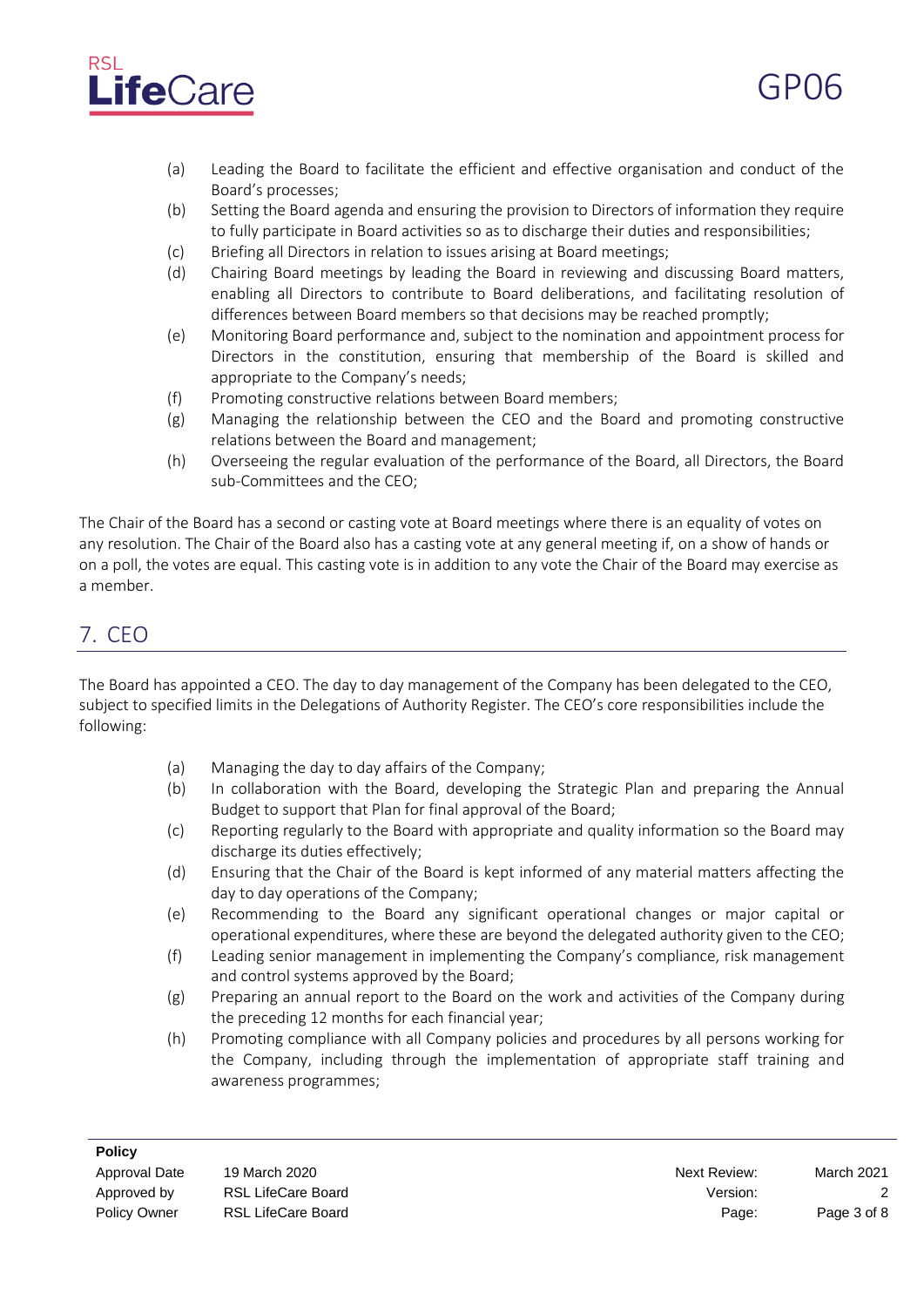

- (i) Representing, communicating and advocating the Company to external parties or other stakeholders and the community, in consultation with the Chair of the Board (where appropriate);
- (j) Appointing, developing and retaining individuals with appropriate skills, experience and passion to work for the Company and establishing a strong management team whose performance is regularly and fairly monitored and evaluated.

#### 8. Company Secretary

The Company Secretary is appointed by the Board and holds office until his/her services are terminated by the Board. The Company Secretary is accountable to the Board, through the Chair of the Board, on all corporate governance matters.

- (a) The Company Secretary will attend all meeting of the Board and Board committees, as required.
- (b) The key responsibilities of the Company Secretary are:
	- (i) To organise Board meetings and confirm Director attendance;
	- (ii) Monitor compliance with Board policies and procedures including maintaining a register of company policies as approved by the Board;
	- (iii) Coordinate the completion and despatch of the Board agenda and other Board briefing materials;
	- (iv) Prepare the minutes of meeting and resolutions of the Board and to provide these to the Chair of the Board for circulation and approval;
	- (v) Circulate minutes from committee meetings to the Board; and
	- (vi) Record, and maintain the minutes of all general meetings of the Company and distribute the minutes as directed by the Chair of the Board;
	- (vii) Maintain the Conflicts of Interest Register;
	- (viii) Ensure the Company complies with its statutory reporting requirements (where applicable) to the ACNC, the Australian Taxation Office (ATO), ASIC, Department of Health (DOH) and any other regulatory body regarding the registered office, annual information statement and other compliance notifications or returns that require lodgement; and
	- (ix) Providing counsel on corporate governance principles and other Director liability.

# Delegation of Authority

#### 9. Delegations to committees

The Board has power under the constitution to establish and delegate any of their powers to a committee of Directors supported by independent advisors where appropriate. The committee may consider certain issues in further detail and then report back to and advise the Board. The committee may also exercise such powers that are delegated to it.

Standing committees have been established by the Board and adopt charters setting out their authority,

| <b>LOIICA</b>        |  |
|----------------------|--|
| <b>Approval Date</b> |  |
| Approved by          |  |
| <b>Policy Owner</b>  |  |

**Policy**

Approval Date 19 March 2020 Next Review: March 2021 Approved by RSL LifeCare Board and the Care of the Care of the Version: 2 Page: Page 4 of 8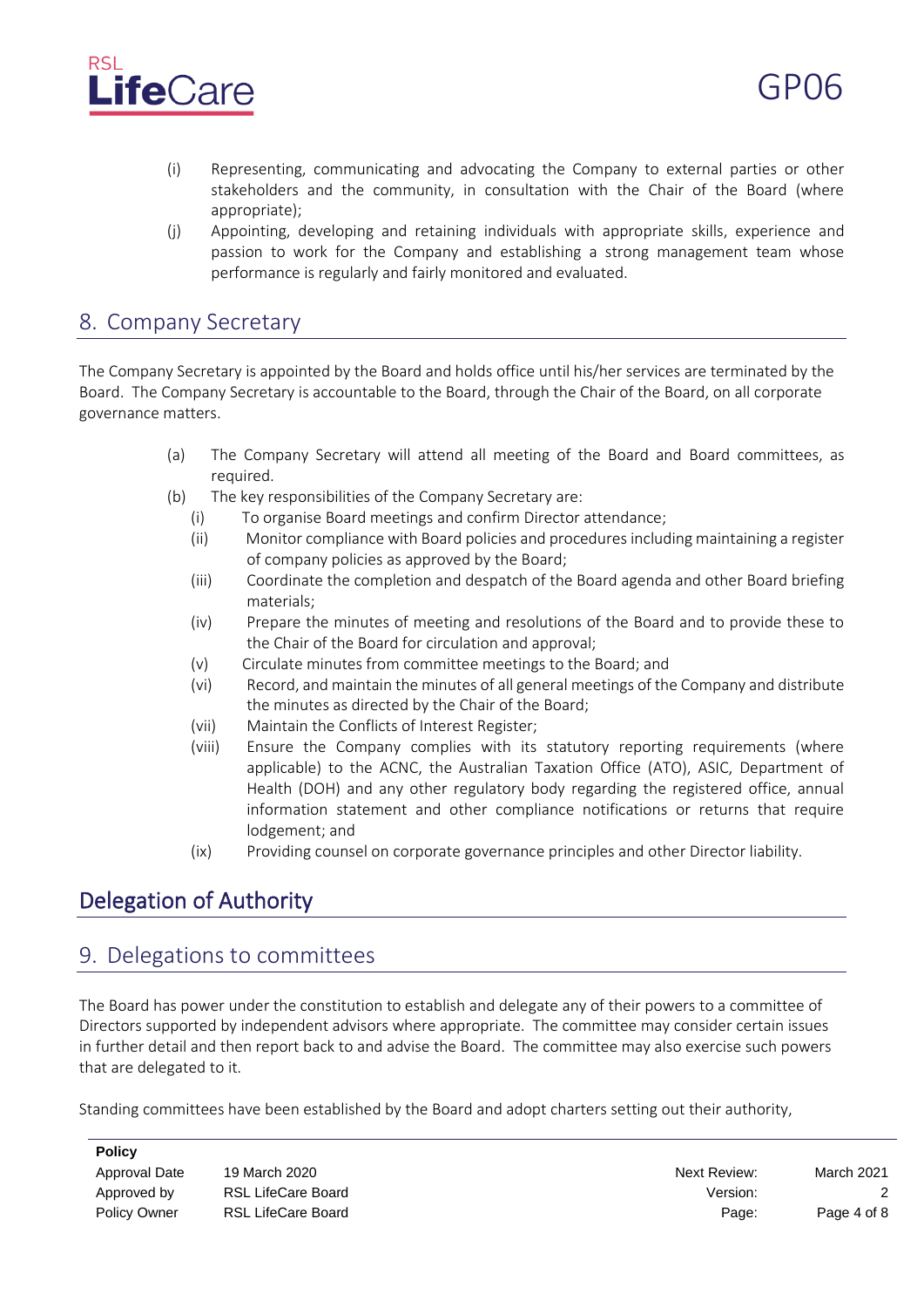

responsibilities, membership and operations. The current standing committees are:

- Audit and Risk Committee
- Quality & Safety Committee
- Asset and Property Development Committee
- Nominations Committee
- Board Awards Committee;

Directors who are not appointed to a committee may attend any committee meeting.

Committees will maintain minutes of their meetings and are entitled to obtain professional or other advice in order to effectively carry out their proper functions subject to prior consultation with the Chair of the Board regarding their requirements.

The Chair of each committee will report back on committee meetings to the Board at the next full Board meeting.

### 10. Delegations of Management

The Board has delegated to the CEO the authority to manage the day to day affairs of the Company subject to the limits specified in the Delegations of Authority (DOA) Register. The CEO has the power to sub-delegate his/her powers to other management and staff within the limits of his/her authority. The CEO sub-delegations are documented in the DOA Register. These authorisation levels have been established for the control of expenditure and commitments within the Company.

### Board Structure and Process

### 11. Composition and Size

The Board will comprise between 5-9 Directors unless the Member determines otherwise. The number and composition of the Board should always be appropriate to the Company to ensure efficient decision making in furtherance of the Purpose. All Directors (excluding the President of RSL NSW who is eligible to hold office as Director ex officio) must have professional experience relevant to the Company's activities.

The terms of appointment must comply with the Constitution.

As RSL LifeCare holds an Authority to Fundraise in NSW to comply with the Authority Fundraising Conditions, the Board cannot comprise of more than one third of persons who are members of the same family.

# 12. Nominations, appointment and re-election

Directors are appointed by the Member (RSL NSW) and will generally hold office until the conclusion of the 3rd annual general meeting after their appointment. The appointment process is set out in the constitution. In

#### **Policy**

Approval Date 19 March 2020 **Next Review:** March 2021 Approved by ASL LifeCare Board And Contact Contact Contact Contact Contact Contact Contact Contact Contact Contact Contact Contact Contact Contact Contact Contact Contact Contact Contact Contact Contact Contact Contact Con Policy Owner RSL LifeCare Board **Page:** Page: Page 5 of 8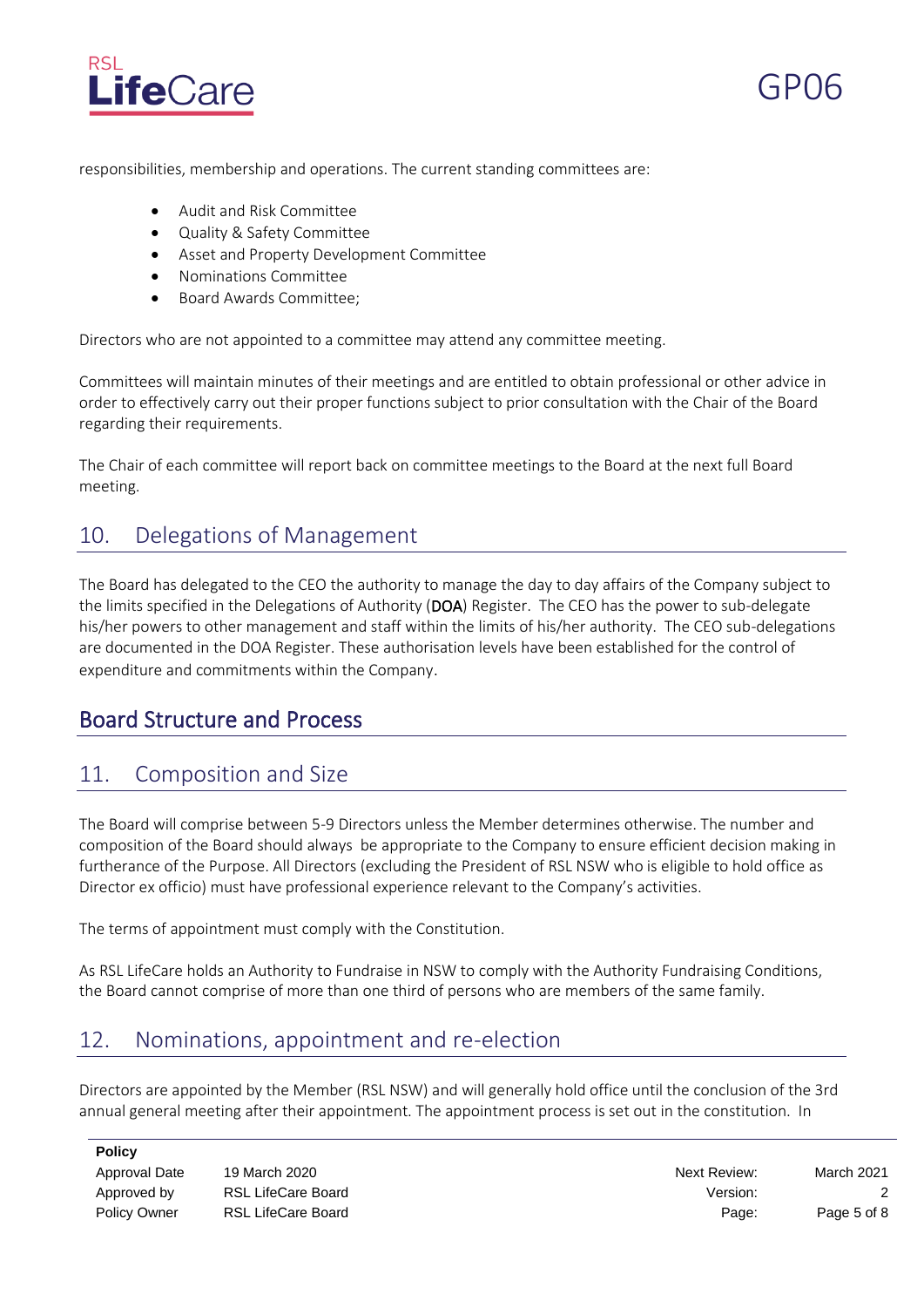

making appointments, RSL NSW will consider the recommendation of the Chair of the Board, the requirement that the Board have relevant professional experience and the period for which a Director seeking reappointment has previously held office.

Generally, Directors are appointed for 3-year terms and, subject to the constitution, may be re-appointed for a maximum of 3 consecutive periods of office.

The process for selection and appointment of a new Director to the Board is that, when a vacancy arises, the Nominations Committee advertises and identifies candidates with the appropriate skills, experience and expertise and makes recommendations to the Board. The Board then considers these recommendations and, through the Chair of the Board, makes a further recommendation to the Member (RSL NSW) who has the power to make appointments to the Board.

Directors will be expected to participate in induction or orientation programs on appointment, and continuing education or training.

# 13. Attendance at Board Meetings

Directors are generally expected to prepare adequately, attend and participate at each Board meeting. Directors may be present physically or by appropriate electronic technology which allows reasonable opportunity to participate in the meeting.

Prior written apology, with reasons, should be provided to the Chair of the Board or Company Secretary where a Director is unable to attend a Board meeting.

A Director, despite non-attendance, continues to have responsibility as a board member of RSL LifeCare and is therefore expected to maintain accountability as a director.

The Board may request or invite management or external consultants to attend Board meetings, where necessary or desirable to do so.

# 14. Conflicts of Interest

It is a Director's responsibility to ensure the Register of Interests pertaining to his/her potential conflicts of interest is always kept up to date .

Directors must disclose any actual or perceived material conflict of interest in a matter, including any related party transaction, being considered at a meeting of Directors (or that is proposed in a circular resolution) in accordance with the constitution and comply at all times with the Conflicts of Interest Policy.

If a Director has a material personal interest in the matter being considered by the Board, tha Director is prevented from being present at a meeting where the relevant matter is being discussed or voting on the matter, except in the circumstances where participation is allowed under certain conditions under section 195 of the *Corporations Act*.

**Policy**

Approval Date 19 March 2020 **Next Review:** March 2021 Approved by ASL LifeCare Board And Contact Contact Contact Contact Contact Contact Contact Contact Contact Contact Contact Contact Contact Contact Contact Contact Contact Contact Contact Contact Contact Contact Contact Con Policy Owner RSL LifeCare Board **Page:** Page: Page 6 of 8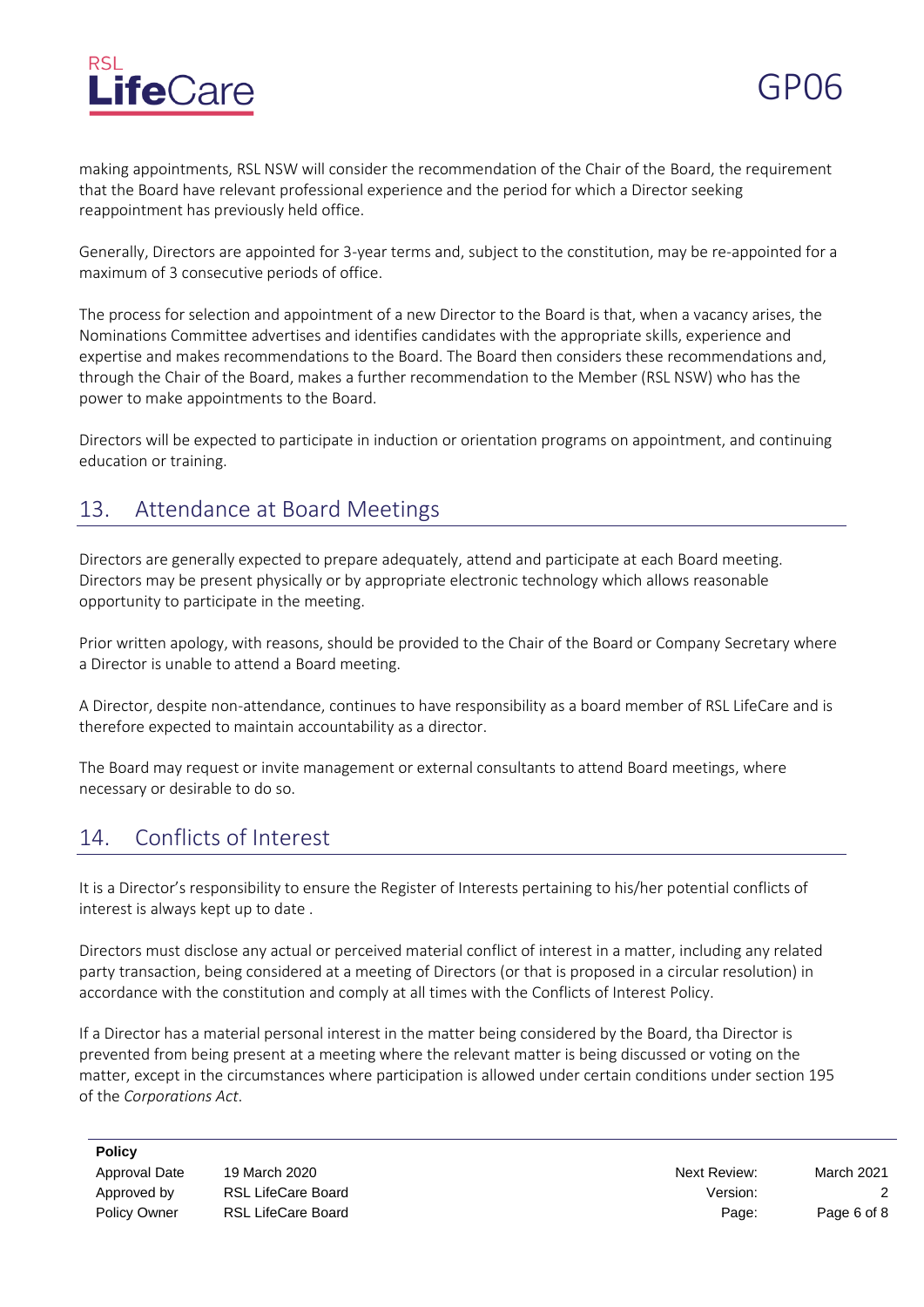

The disclosure of an actual or perceived conflict of interest by a Director must be recorded in the minutes of the meeting.

When a potential conflict of interest is brought to the attention of the Company Secretary prior to a board meeting, it is then prudent for the Company Secretary to conduct any relevant research to bring to the Board meeting and provide options and a recommendation to the Board for how the conflict could be managed.

Further guidance is provided in the Company Conflict of Interest Policy.

# 15. Confidentiality

Confidential information received by the Directors in the course of the exercise of their duties remains the property of the Company.

Directors must keep Board discussions and resolutions confidential, except where they are authorised to disclose the matter or are required to make the disclosure by law.

### 16. Independent Professional Advice

Directors may seek independent professional advice at the Company's expense. This may be sought only after prior in consultation with the Chair of the Board. Generally, this advice will be available to all Directors.

# 17. Leave of Absence

A leave of absence is used when a Director has requested, and the board has approved, an extended period of leave. Such leave could be for medical reasons, a sabbatical, long-service leave, etc.

As the Director is not expected to attend board meetings held during the leave of absence period, their nonattendance is not noted as an apology in the minutes of the meeting but will be recorded as the Director being on a leave of absence.

The suggested change to the constitution limits Leave of Absences to 90 days.

The Board can approve extensions to a Leave of Absence and will continue to make papers available to a Director on Leave.

Directors remuneration will continue during a period of leave.

Board and Committee chairs should delegate their Chair role while on a Leave of Absence delegation (for example, if the Director is a board chair or committee chair).

| <b>Policy</b> |  |
|---------------|--|
| Approval D    |  |

Approval Date 19 March 2020 Next Review: March 2021 Approved by ASL LifeCare Board And Contact Contact Contact Contact Contact Contact Contact Contact Contact Contact Contact Contact Contact Contact Contact Contact Contact Contact Contact Contact Contact Contact Contact Con Policy Owner RSL LifeCare Board **Page:** Page: Page 7 of 8